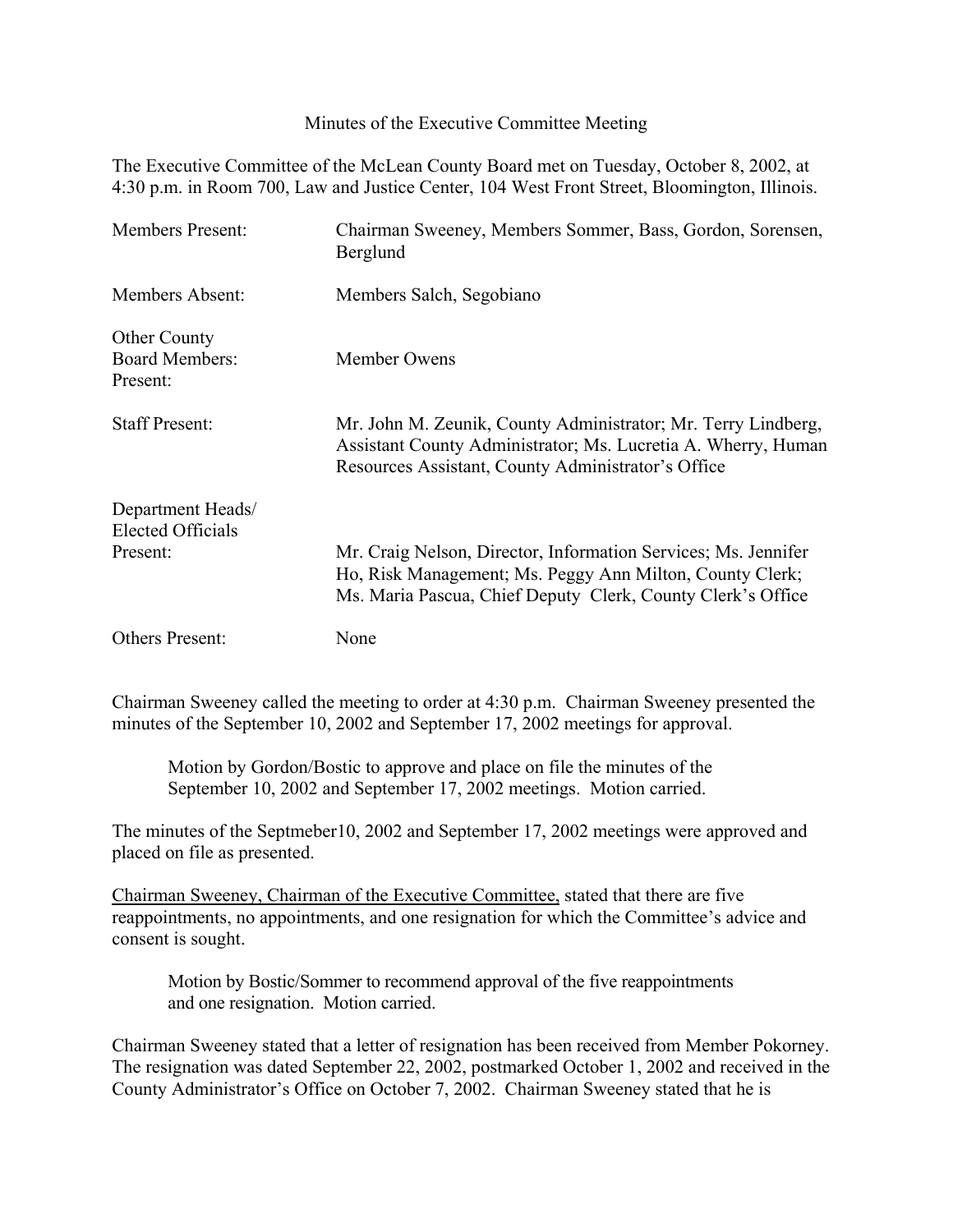Minutes of the Executive Committee Meeting October 8, 2002 Page Two

recommending that the vacant position not be filled at this time. Due to the timing of the election on November 5, 2002 and the redistricting, if the position were to be filled, the individual selected would be a member for one County Board meeting. The individual would be expected at the November meeting to vote for the adoption of the Fiscal Year 2003 Budget. On December 2, the newly elected member would be sworn into office.

Mr. Charles Reynard, State's Attorney, has submitted his letter of resignation effective as of 3:00 p.m. on December 2, 2002. Chairman Sweeney stated that he is recommending that candidates submit letters of interest and resumes to the County Administrator's Office by noon on November 8, 2002. The applicants would be invited to speak to the Executive Committee on November 12, 2002. The applicants would be given 5 minutes to speak to the Committee, and then the floor would be open for questions. Chairman Sweeney advised the Committee that an appointment would be submitted to the County Board on November 19, 2002. The new State's Attorney would be sworn in on December 2, 2002.

Chairman Sweeney presented a Request for Approval of a Proposed Amendment to the County's Gift Ban Ordinance. Mr. John Zeunik, County Administrator explained that the Illinois General Assembly enacted an amendment to the State Gift Ban Act. The act is amended to state "Any item or items from one prohibited source during any calendar year having a cumulative total value of less than \$100.00". This means that items that were previously excluded, such as free tickets to an event are now exempt from the Gift Ban Act as long as the nominal value is less than \$100.00.

Motion by Sommer/Gordon to recommend approval of the Proposed Amendment to the County's Gift Ban Ordinance. Motion carried.

Chairman Sweeney presented a Request for Approval to Adopt and Publish an Internet Privacy Policy. Mr. Craig Nelson, Director, Information Services, stated that the Internet Privacy Policy is in accordance with the best practices and serves as an informational vehicle concerning how information is gathered, collected and used from the County's website. The Internet Privacy Policy was drawn from the State of Illinois, Lake County and Henry County. The Policy includes the Freedom of Information Act and Children's Online Privacy Protection Act.

Motion by Gordon/Berglund to recommend approval of a request to Adopt and Publish an Internet Privacy Policy. Motion carried.

Mr. Craig Nelson, Director, Information Services, presented the Monthly Status Report for Information Services. The gigabit backbone conversion is complete for Floors 3, 4, 5, and 7 of the Law and Justice Center and for the Health Department. The office is in the process of converting the Sheriff's Department and the  $6<sup>th</sup>$  floor.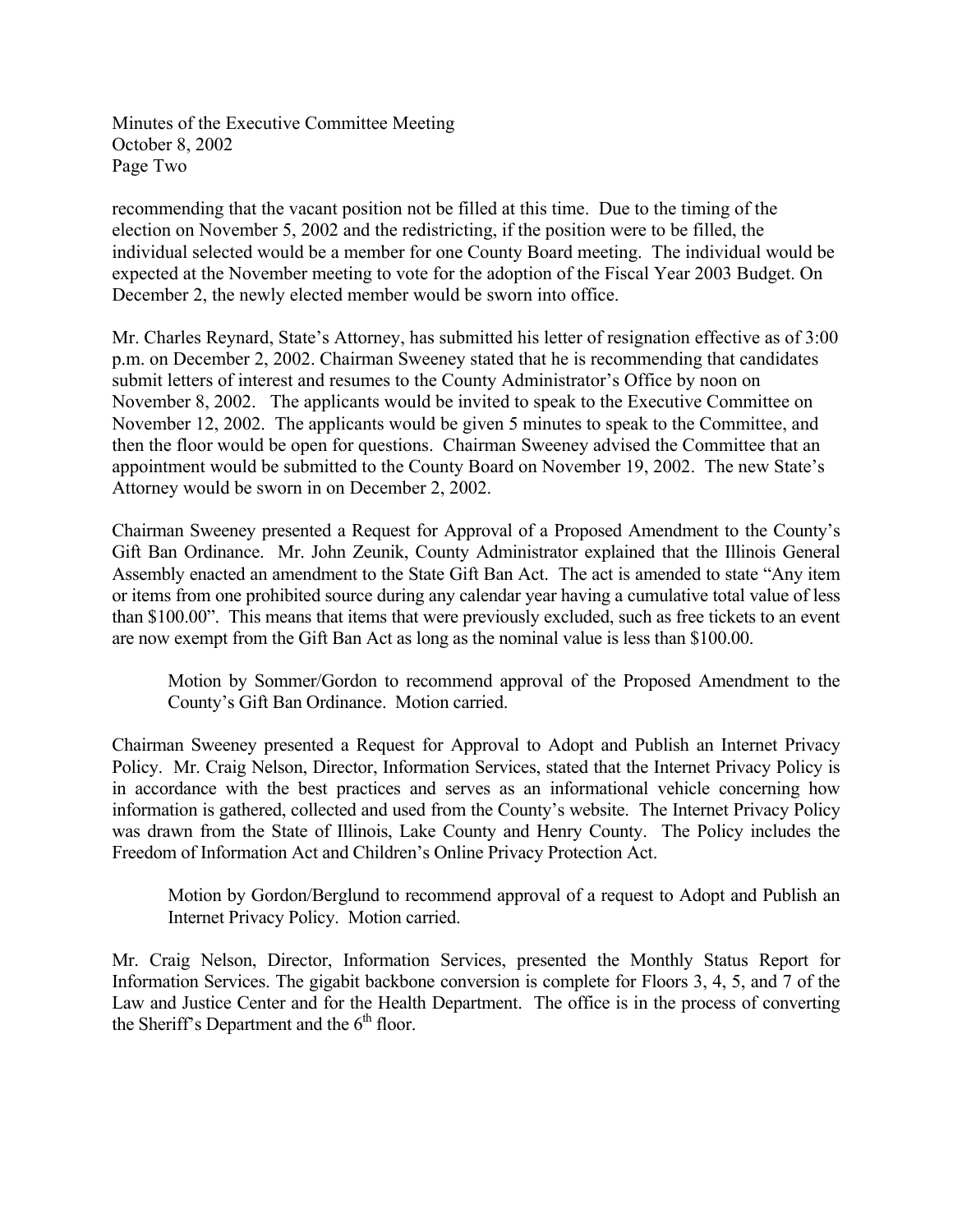Minutes of the Executive Committee Meeting October 8, 2002 Page Three

Mr. George Gordon, Chairman of the Land Use and Development Committee, presented a request for approval of a proposal to participate in a Resource Conservation and Development Area (RC & D).

Motion by Gordon/Sommer to recommend approval of a request to participate in the Resource Conservation and Development Area (RC & D). Motion carried.

Ms. Diane Bostic, Vice Chairman of the Property Committee, presented for the Committee's information the revised Tenant Lease Agreements for Fiscal Year 2003. The revised Tenant Leases include the United Way of McLean County, the Veteran's Assistance Commission, PATH Crisis Center, Regional Office of Education, GED Adult Education Literacy program, YWCA of McLean County Senior Citizen Board, Board of Election Commissioners of the City of Bloomington, Institute for Collaborative Solutions, Inc., and the Children's Advocacy Center.

Ms. Bostic advised the Committee that the Farnsworth Group Report on Design and Costs to Replace the Exterior Envelope of the 200 West Front Street Building will be presented for Board approval.

Mr. B.H. "Duffy" Bass, Chairman of the Transportation Committee, presented a request for approval of the Illinois Department of Transportation G.I.S. Grant Application. The grant is for \$100,000.00 with a 20 % match by the County. If the County were awarded the grant, the grant would fund a technical support person, who would develop applications for the cadastral layer of the G.I.S. project. The technical person would support up to 10 County departments with their mapping needs. The cadastral layer allows for mapping of parcels, subdivisions, taxing districts, fire districts, school districts, drainage district, and any of districts with defined boundaries. Once the grant expires, funding would come from the money currently set aside for the update of the Sidwell maps.

Motion by Bass/Sorensen to recommend approval of a request to apply for the Illinois Department of Transportation G.I.S. Grant.

Mr. Sorensen noted that the County's portion of the match is twenty percent. He asked why the proposal requests \$35,000.00. Mr. Terry Lindberg, Assistant County Administrator, replied that the County portion is a 20 % match of the total cost of the project, not of the \$100,000.00 grant. Mr. Sorensen asked if the County's match would come from a Special Revenue fund. Mr. Zeunik replied that the match would come from the Highway Department Fund 0120.

Ms. Bostic asked if the PIN reference number would still be available for use. Mr. Zeunik indicated that the City of Bloomington Township is the only agency that is maintaining their own system. The cadastral layer for McLean County will be complete by year-end. The grant opportunity has come at a fortuitous time for McLean County. The grant would allow the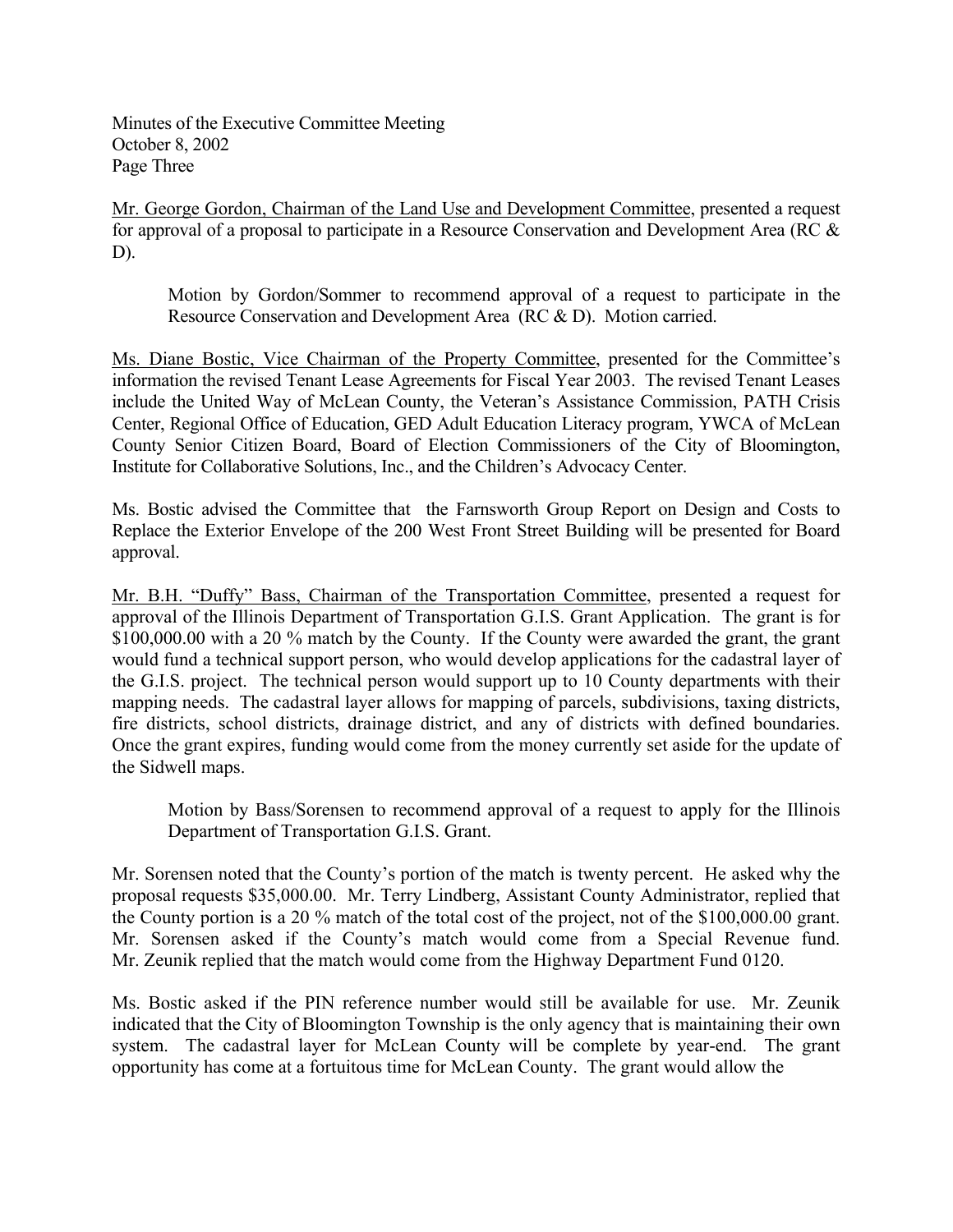Minutes of the Executive Committee Meeting October 8, 2002 Page Four

County time to develop the application needed to replace the Sidwell maps. The PIN reference number will still be used for the parcel identification.

Motion carried.

Mr. Bass presented a request for approval of an Ordinance Transferring Funds of the County Highway Fund 0120-0055-0056-0801-0001 to the County Highway Fund 0120-0055-0056- 0808-0001.

Motion by Bass/Sorensen to recommend approval of an Ordinance Transferring Funds of the County Highway Fund 0120-0055-0056-0801-0001 to the County Highway Fund 0120-0055-0056-0808-0001. Motion carried.

Mr. Bass presented a report on Jurisdictional Transfers of County Highways to Municipalities. The Transfer can take place with three criteria being met. The County must be willing to transfer and adopt and ordinance and agreement. The City must be willing to accept the transfer and adopt an ordinance and agreement. Lastly, the Illinois Department of Transportation must approve the transfer.

For the Committee's information, Mr. Nelson presented an overview of the McLean County Website, which can be found at [www.mclean.gov.](http://www.mclean.gov/)

Mr. Matt Sorensen, Chairman, Finance Committee, presented a Request for Approval of the request to fill a vacant Correctional Officer position in the Adult Detention Center. The Sheriff's Department has had a high level of turnover. Not all positions have been filled, however this position is necessary to insure safety in the jail.

Motion by Sorensen/Sommer to recommend approval of a request for approval to fill a vacant Correctional Officer position in the Adult Detention Center. Motion carried.

Mr. Sorensen presented a Request for Approval of an Emergency Appropriation Ordinance Amending the Fiscal Year 2002 Combined Annual Appropriation and Budget Ordinance for the State's Attorney's Office.

Motion by Sorensen/Berglund to recommend approval of a request for an Emergency Appropriation Ordinance Amending the Fiscal Year 2002 Combined Annual Appropriation and budget Ordinance for the State's Attorney's Office. Motion carried.

The County is continuing to work with County Department to reduce expenditures. The Request just approved saves \$4,600.00 in the State's Attorney's Budget.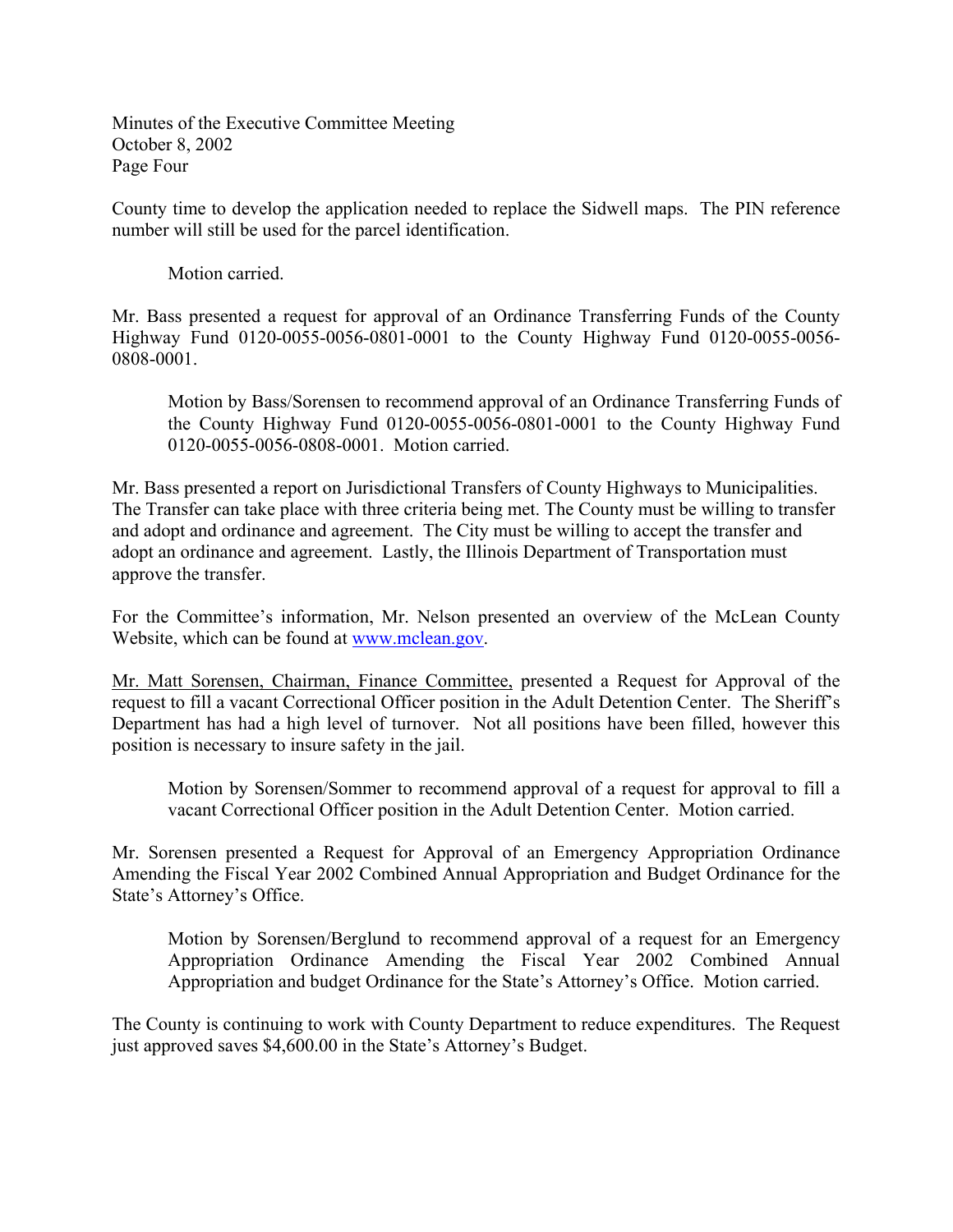Minutes of the Executive Committee Meeting October 8, 2002 Page Five

Mr. Sorensen presented a Request for Approval to cease printed publication of the County Board Proceedings Book and begin exclusive publication on the County's Website.

Motion by Sorensen/Sommer to recommend approval of a request to cease printed publication of the BoardCounty Proceedings Book and begin exclusive publication on the County's Website.

Mr. Owens noted that the County Board rules stated that the proceedings must be mailed or delivered to the Committee Members five days prior to the Board meeting. Mr. Owens asked if the above motion would require an amendment to the County Board Rules.

Mr. Sorensen stated that the County Board Rules need to be reviewed by the State's Attorney's Office to see if the Rules should be amended.

Motion by Sorensen/Gordon to table the request for approval to cease printed publication of the County Board Proceeding Book and begin exclusive publication on the County's Website until the State's Attorney's Office reviews the County Board Rules and provide the Committee with a legal opinion on whether publication of the Board Proceedings on the website meets the requirements of State law. Motion carried.

Mr. Joe Sommer, Chairman of the Justice Committee, stated that he did not have any items for the **Committee** 

Mr. Zeunik presented his monthly update on the County's financial position. The State Reimbursement for Sales Tax is at 73% of the Budget. This is ahead of last year, but behind where the County should be at this point in the fiscal year. The State Income Tax is at 72.8% of the budget and the Personal Property Replacement Tax is at 59% of the budget.

In the General Fund, revenues are 72.5% of the Adopted Budget, which reflects the 3% anticipated shortfall in revenue. Expenses are at 72.04% of the budget. Through September, County Departments have kept expenses in line with revenue. Through September 30, 2002, total expenditures in the General Fund have been brought in line with the anticipated revenues. The Treasurer's Office has completed the second distribution of the property tax. The fiscal distribution will be made after the Tax Sale.

Chairman Sweeney asked whether there were any further questions or comments. Hearing none, Chairman Sweeney asked whether there were any other Business and Communications matters to address. Hearing none, the bills were presented.